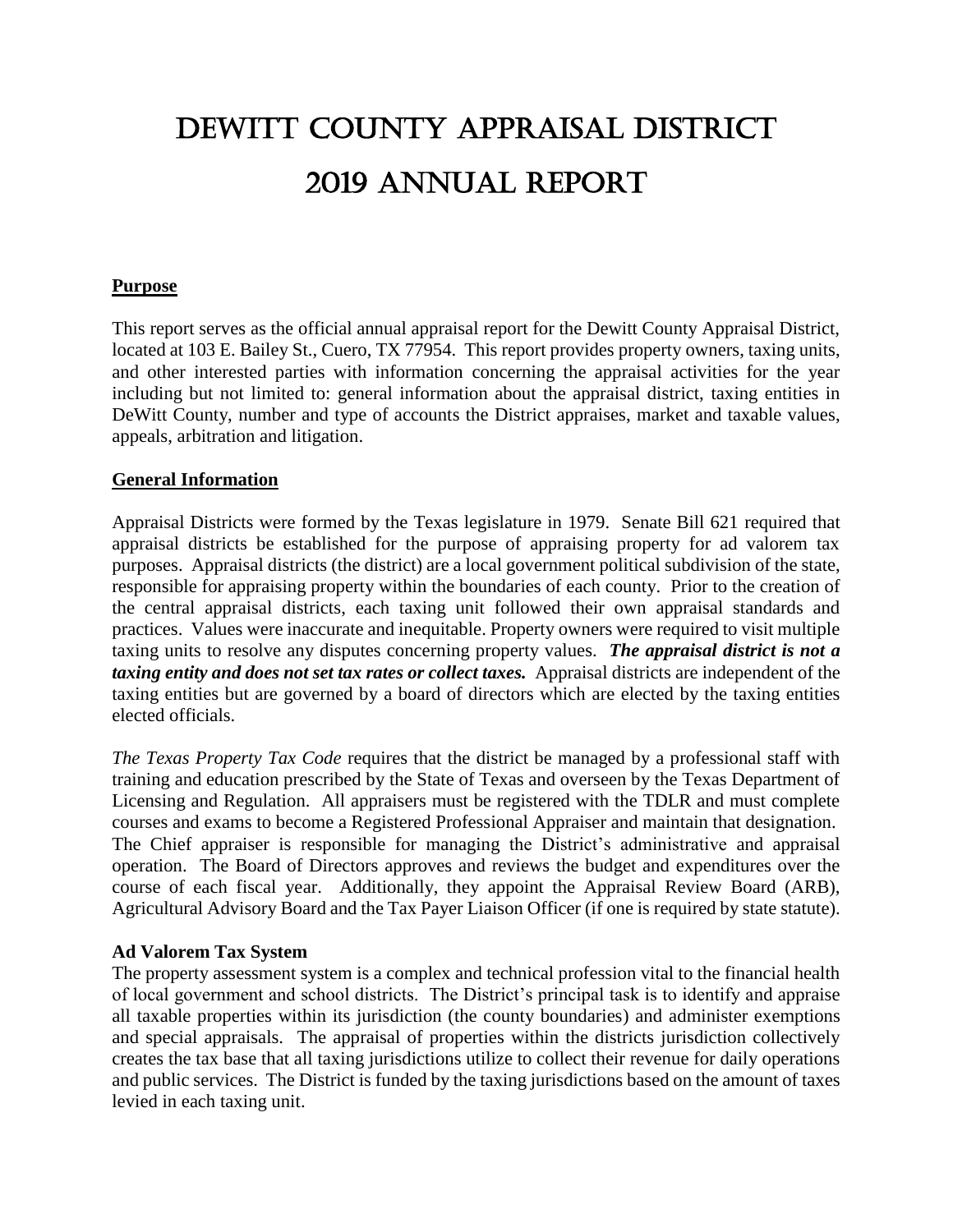As required by *The Texas Property Tax Code* appraisal districts appraise all property whether residential, commercial, or business personal property at its fair market value as of January 1<sup>st</sup>. The District determines the market value of a property using mass appraisal standards and techniques which comply with Uniform Standards of Professional Appraisal Practices (USPAP) standard 6 for mass appraisal. The same appraisal methods and techniques shall be used in appraising the same or similar kinds of property. The District employs the services of Pritchard and Abbott, Inc., an appraisal firm to appraise all minerals, industrial and oil/gas related facilities, pipelines, industrial personal property and utilities.

## **Taxing Entities served by the DeWitt County Appraisal District:**

| DeWitt County                       | Cuero ISD*                   |
|-------------------------------------|------------------------------|
| DeWitt County Precincts 1, 2, 3 & 4 | Yorktown ISD                 |
| DeWitt Drainage District            | Meyersville ISD*             |
| Pecan Valley Water District         | Nordheim ISD*                |
| Ecleto Watershed District*          | <b>Westhoff ISD</b>          |
| City of Cuero                       | Yoakum ISD*                  |
| City of Yorktown                    | DeWitt Medical District, CCH |
| City of Nordheim                    | Yoakum Hospital District     |
| City of Yoakum*                     |                              |

\*These entities overlap into adjoining counties and only the portion of these districts located within the boundaries of DeWitt County are appraised by this district.

## **Appraisal District Budget for 2019:**

The 2019 budget totaling \$1,220,582.00 was adopted by the DeWitt County Appraisal District Board of Directors on August 21, 2018. This was an increase of 3.2% from the previous year's budget. There were no revisions made to the budget during the year.

#### **2019 Certified Value Information:**

The 2019 certified appraisal roll for DeWitt County indicated a total of 69,138 parcels. A breakdown of the number of parcels contained in the major property categories is shown below:

| 1. Residential                | 8,831  |
|-------------------------------|--------|
| 2. Commercial & Industrial    | 1,827  |
| 3. Mineral Interests          | 37,556 |
| 4. Agriculture Land           | 8,323  |
| 5. Business Personal Property | 1,011  |

The following chart indicates the total appraised Market Value and Net Taxable Value for each of the taxing entities located in DeWitt County and appraised by the District.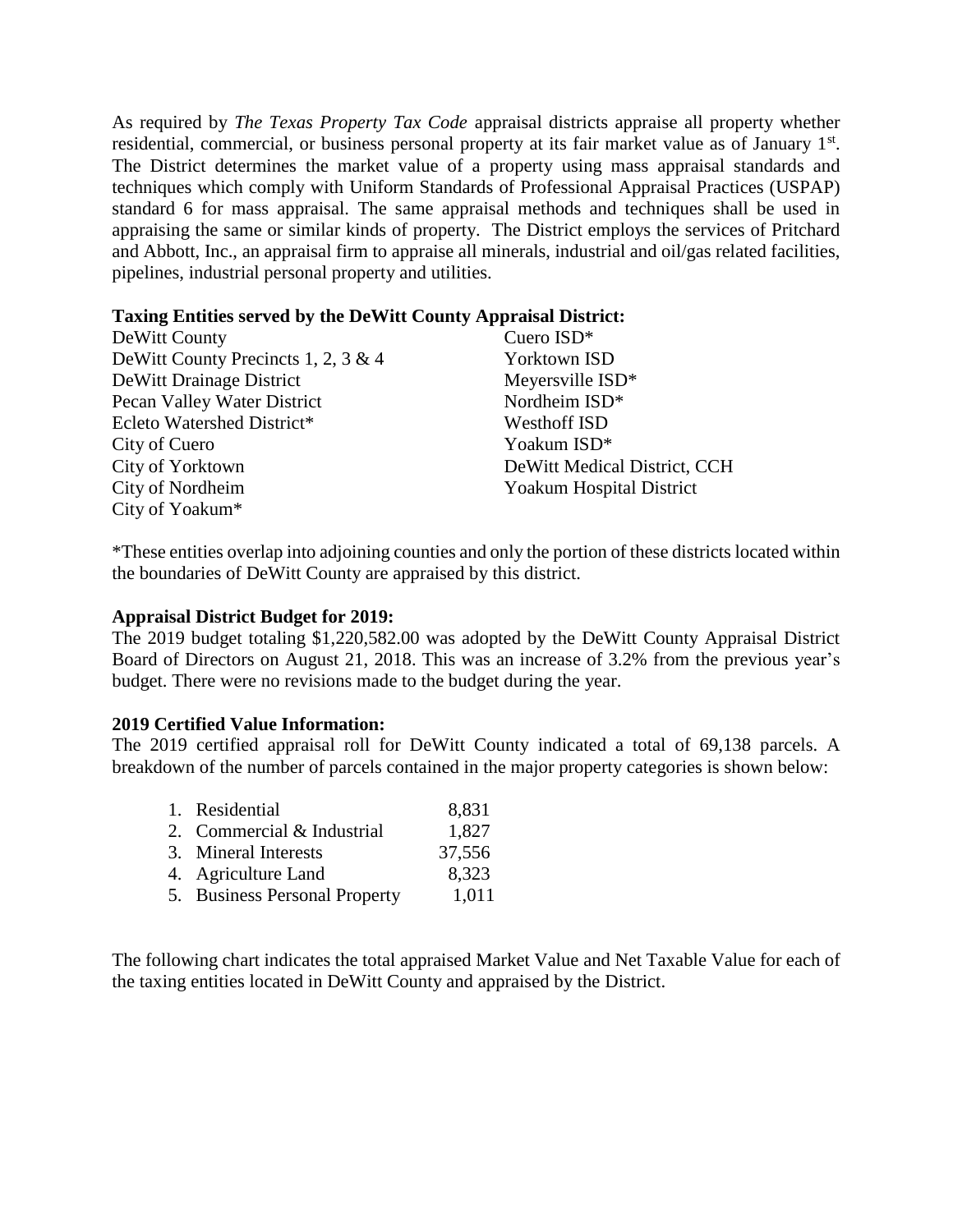| <b>ENTITY</b>                    | <b>Real/PP Value</b> | <b>Min/IUP Value</b> | <b>TOTAL MKT VALUE</b> | <b>2019 NET TAXABLE</b> |
|----------------------------------|----------------------|----------------------|------------------------|-------------------------|
| <b>DeWitt County</b>             | 3,030,389,973        | 5,335,919,020        | 8,366,308,993          | 6,393,850,282           |
| *Cuero ISD                       | 1,094,006,260        | 761,035,900          | 1,855,042,160          | 1,206,958,670           |
| *Meyersville ISD                 | 317,140,330          | 10,439,330           | 327,579,660            | 59,031,900              |
| *Nordheim ISD                    | 183,046,790          | 843,883,070          | 1,026,929,860          | 878,387,900             |
| <b>Westhoff ISD</b>              | 142,577,330          | 1,075,929,560        | 1,218,506,890          | 1,109,775,470           |
| *Yoakum ISD                      | 650,546,673          | 275,068,400          | 925,615,073            | 462,876,516             |
| <b>Yorktown ISD</b>              | 643,072,590          | 2,369,563,480        | 3,012,636,070          | 2,544,003,730           |
| <b>Cuero City</b>                | 346,194,350          | 37,710,120           | 383,904,470            | 347,782,126             |
| <b>Nordheim City</b>             | 11,576,900           | 3,847,930            | 15,424,830             | 13,488,680              |
| *Yoakum City                     | 84,334,733           | 14,594,720           | 98,929,453             | 94,096,373              |
| <b>Yorktown City</b>             | 85,679,800           | 9,137,060            | 94,816,860             | 88,014,930              |
| <b>DeWitt Drainage</b>           | 354,130,260          | 40,227,420           | 394,357,680            | 355,980,686             |
| <b>DeWitt Medical</b><br>*Yoakum | 1,628,709,580        | 1,864,829,480        | 3,493,539,060          | 2,475,186,286           |
| Hospital                         | 627,066,713          | 276,095,160          | 903,161,873            | 488,697,346             |
| Pecan Valley WD<br>*Ecleto       | 3,030,389,973        | 5,335,919,020        | 8,366,308,993          | 6,393,850,282           |
| Watershed                        | 27,021,800           | 304,256,880          | 331,278,680            | 308,073,750             |
| County Road #1                   | 764,721,010          | 2,187,381,390        | 2,752,102,400          | 2,415,787,816           |
| <b>County Road #2</b>            | 767,057,793          | 339,293,160          | 1,106,350,953          | 591,775,876             |
| <b>County Road #3</b>            | 784,178,920          | 2,676,667,440        | 3,460,846,360          | 2,929,663,790           |
| <b>County Road #4</b>            | 914,432,250          | 132,577,110          | 1,047,009,360          | 442,509,550             |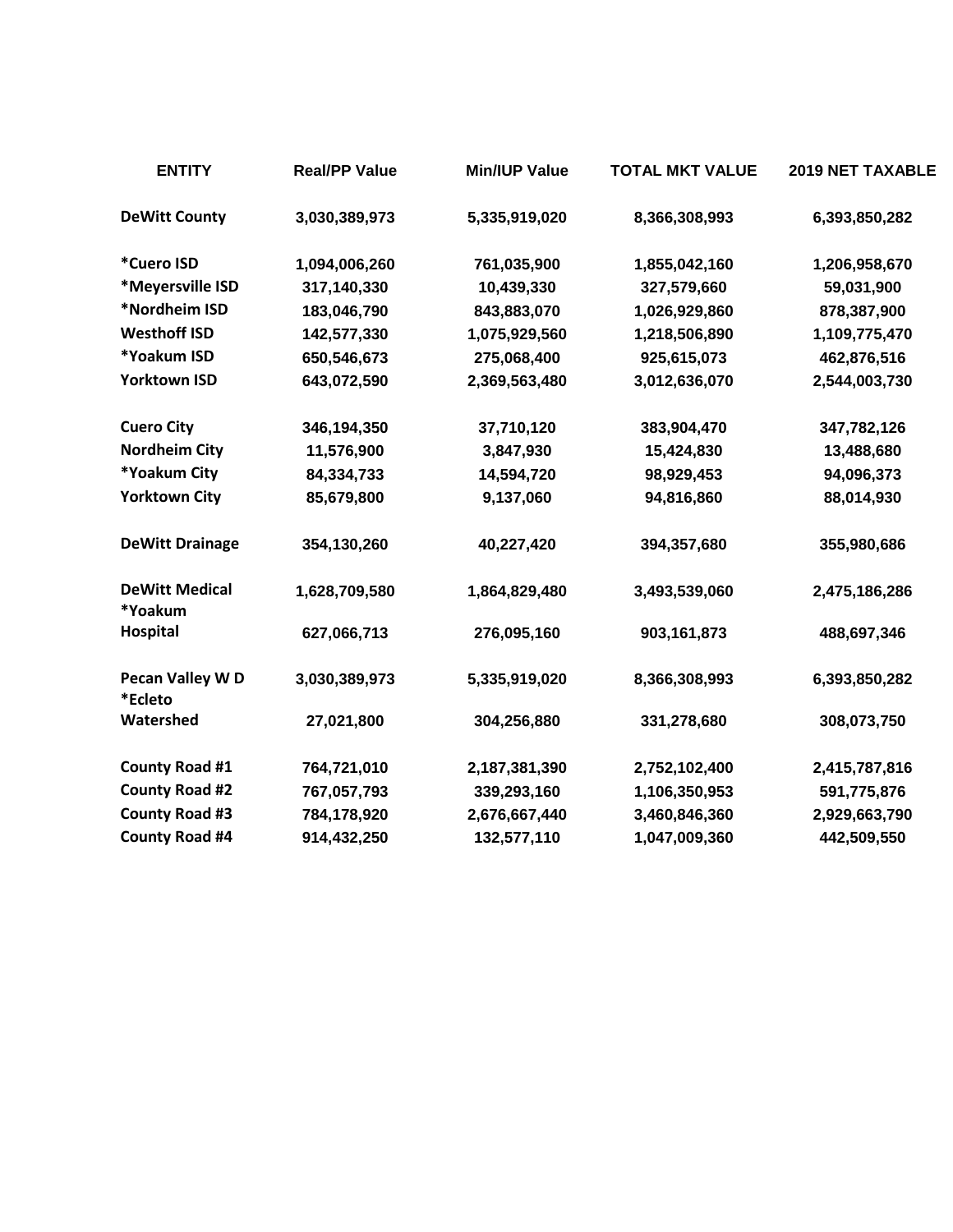#### **Reappraisal:**

The DeWitt CAD currently conducts reappraisal on a rotating schedule. While all property values are updated annually to reflect market values, typically one-third of the district is re-inspected every year or as deemed necessary based on growth and market analysis. Re-inspection is done in areas based typically on school district boundaries with additional emphasis based on areas with high growth. The re-inspection consists of actual field inspections, use of Eagleview aerial photography, Google Earth images and the in house geographic information system. As required by law a Bi-annual Reappraisal Plan is prepared by the Chief Appraiser and approved by the Board of Directors outlining actual work to be done within a 2-year time period. This document is available upon request at the appraisal district office and is provided to each of the taxing entities along with any revisions made once the plan is approved.

## **Appeals, Arbitration & Litigation:**

For 2019 there were no appeals filed by taxing entities, or taxpayers with regard to the certified appraisal rolls for any of the taxing entities. 1 expedited arbitration was filed and no law suits. There is 1 outstanding law suit and no other arbitrations for any prior year.

#### **Performance in Comptroller's Property Value Study and Methods Assistance**

The Property Value Study (PVS) and the Methods Assistance Program are each performed by the Comptroller's office bi-annually on a rotating basis. DeWitt Appraisal District receives the PVS done by the comptroller's office in even numbered years and the MAP in odd numbered years.

**Property Value Study:** The PVS is conducted by the Property Tax Assistance Division of the Comptroller's Office, to estimate a school district's taxable property value through the effectiveness of the District's appraisals. If the District's appraisals in a school district are within the acceptable range (5% of market value) then the values are certified to the Commissioner of Education. The PVS results are used for school district's state funding.

| 2018 PVS Overall Performance Measures:       |       |
|----------------------------------------------|-------|
| Median Level of Appraisal                    | 1.00  |
| Coefficient of Dispersion                    | 12.37 |
| Price Related Differential                   | 1.00  |
| ISD's with Local Value Assignments (6 total) | 6.    |